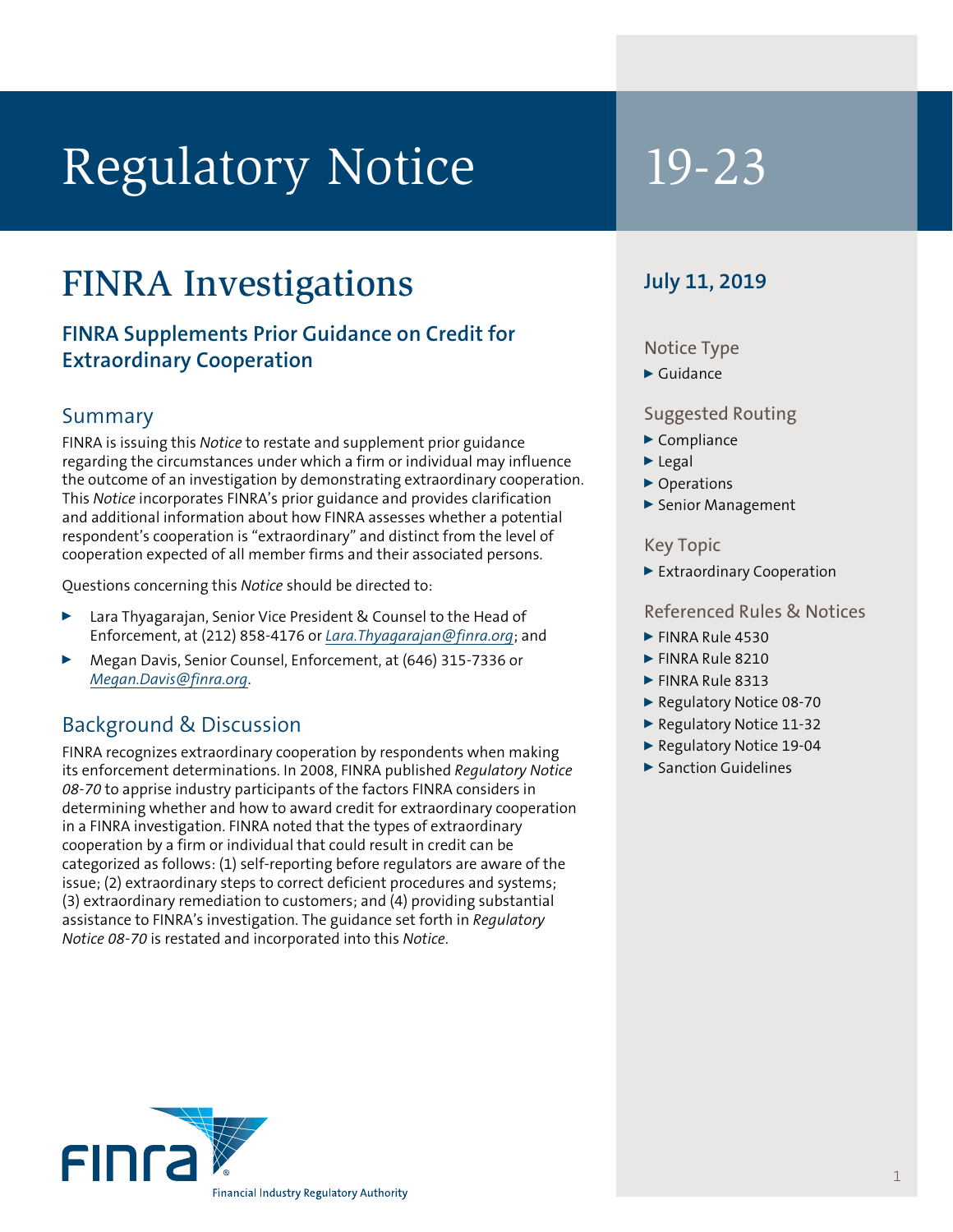<span id="page-1-0"></span>Subsequent changes to FINRA's rules, including the adoption of FINRA Rule 4530(b)—which requires member firms to report internal conclusions of violations of certain laws, rules, regulations or standards of conduct—may have created uncertainty around the continued impact that self-reporting may have on a potential respondent's ability to receive credit for extraordinary cooperation. In addition, other FINRA rules and policies—such as FINRA Rule 8210 and FINRA's *Sanction Guidelines*—expect certain levels of cooperation in every case.

To provide further clarity on the differences between required cooperation and extraordinary efforts, and in response to comments from the industry requesting further transparency,<sup>[1](#page-10-0)</sup> FINRA is issuing this *Notice*, which incorporates its prior guidance and provides additional information regarding the circumstances under which credit for extraordinary cooperation will be awarded and the nature of credit available. In doing so, FINRA hopes to incentivize firms and associated persons to voluntarily and proactively assist FINRA. This, in turn, will aid FINRA in meeting its objectives of investor protection and market integrity by quickly identifying and remediating misconduct.

#### **What Is Extraordinary Cooperation?**

FINRA's *Sanction Guidelines* state, "Sanctions in disciplinary proceedings are intended to be remedial and to prevent the recurrence of misconduct.["2](#page-10-0) While disciplinary actions are an important tool that FINRA uses to achieve the goals of remediation and prevention, actions taken by member firms and associated persons are also an important part of that effort. Action by member firms and associated persons that demonstrates their commitment to remediating past misconduct and preventing recurrence is essential to furthering FINRA's mission of investor protection and market integrity.

Therefore, FINRA always considers factors such as corrective measures and payment of restitution in assessing whether a disciplinary action is necessary, and, if so, what sanctions are appropriate. FINRA's *Sanction Guidelines* direct Enforcement to consider whether a respondent:

- i. accepted responsibility for and acknowledged the misconduct prior to detection and intervention by the firm or a regulator; $3$
- ii. voluntarily employed subsequent corrective measures, prior to detection or intervention by the firm or by a regulator, to revise general and/or specific procedures to avoid recurrence of the misconduct;[4](#page-10-0)
- iii. voluntarily and reasonably attempted, prior to detection and intervention by a regulator, to pay restitution or otherwise remedy the misconduct;<sup>5</sup> and
- iv. provided substantial assistance to FINRA in its examination and/or investigation of the underlying misconduct.<sup>[6](#page-10-0)</sup>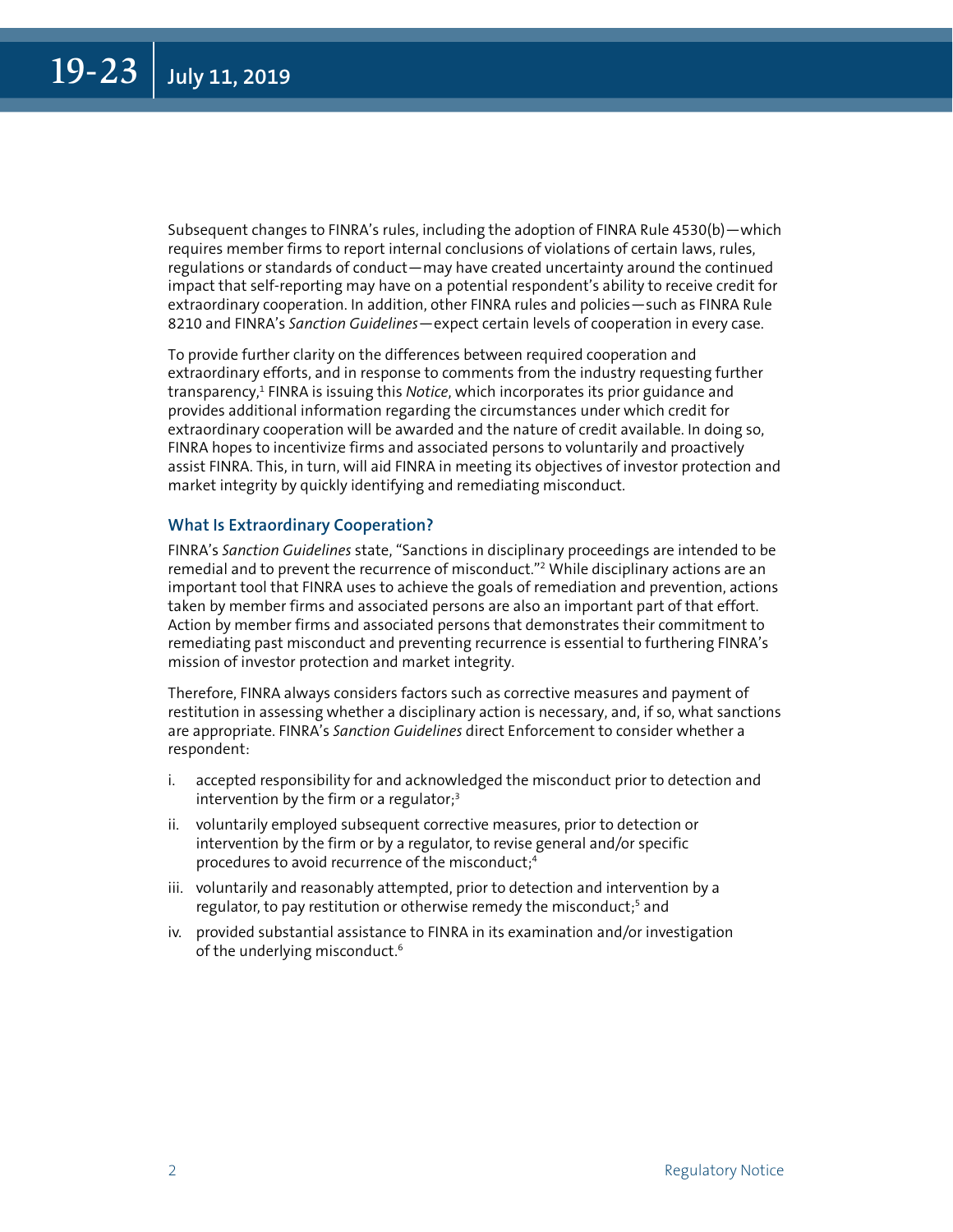<span id="page-2-0"></span>FINRA has and will continue to look to these factors when assessing sanctions in disciplinary matters.[7](#page-10-0) For example, Enforcement may recommend a sanction that is on the low end of the specified range in the *Sanction Guidelines* based on the presence of these mitigating factors. In certain circumstances, Enforcement also may determine to forgo recommending formal disciplinary action entirely.

Enforcement may recommend a sanction that is **well below** the range set forth in the *Sanction Guidelines* or comparable precedents when respondents have voluntarily provided such material assistance to FINRA in its investigation, or effected such expedient and effective remediation, that FINRA deems these steps to constitute "extraordinary cooperation" beyond what it requires of any member firm or associated person. Member firms and associated persons who take proactive and voluntary steps well beyond those required under FINRA rules materially assist FINRA in meeting its goals of investor protection and market integrity. To recognize and incentivize such conduct, FINRA weighs these mitigating factors so heavily that the outcome of the matter is materially different than it would have been absent the respondent's extraordinary conduct.

In several matters in recent years, FINRA has granted substantial credit to firms based on their extraordinary cooperation:

- **EXECUTE:** Beginning in 2015 through 2018, FINRA ordered a number of firms to pay more than \$75 million in restitution, including interest, to affected customers for failing to waive mutual fund sales charges for certain charitable and retirement accounts. FINRA did not impose fines in those matters based on the firms' extraordinary cooperation. Firms initiated, prior to detection or intervention by a regulator, investigations to identify whether the misconduct existed; promptly established a plan of remediation for affected customers; promptly self-reported the conduct to FINRA; promptly took action and remedial steps to correct the violative conduct; and employed subsequent corrective measures, prior to detection or intervention by a regulator, to revise their procedures to avoid recurrence of the misconduct.
- **D** In September 2017, FINRA ordered a respondent firm to pay approximately \$9.8 million in restitution to customers who were affected by the firm's failure to establish and maintain a supervisory system reasonably designed to detect and prevent unsuitable short-term trading of unit investment trusts. While FINRA fined the firm \$3.25 million, this reflected substantial credit for the firm's extraordinary cooperation and remediation to customers. The firm initiated, prior to intervention by a regulator, a firm-wide investigation to identify the scope of potentially unsuitable trades, which included the interview of a substantial number of firm personnel and the retention of an outside consultant to conduct a statistical analysis; identified harmed customers and established a plan to provide remediation; and provided substantial assistance to FINRA in its investigation.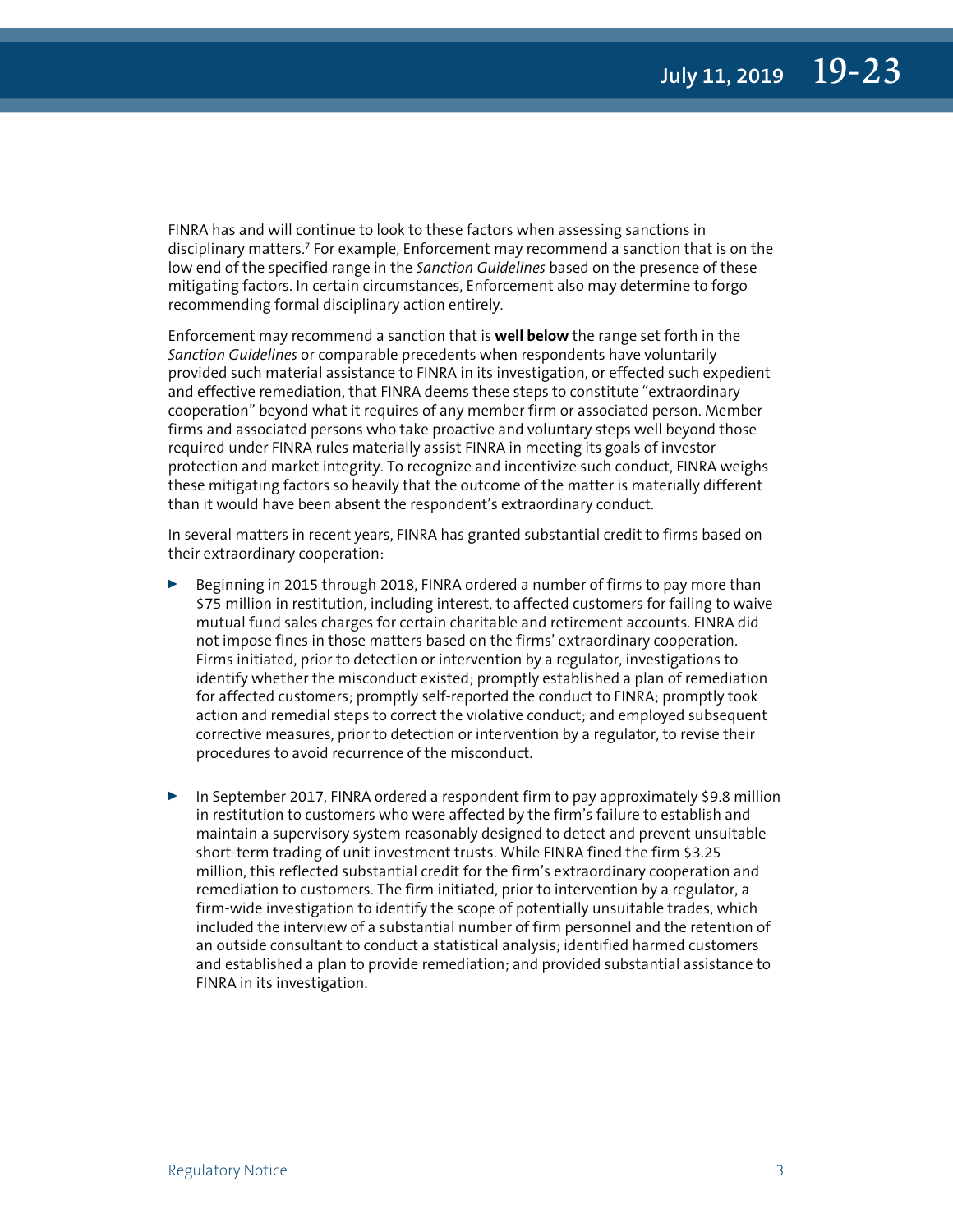$\triangleright$  In October 2018, FINRA sanctioned a firm for failures to supervise firm functions it outsourced to a vendor. FINRA did not impose a fine, acknowledging, among other things, the firm's self-report, which extended beyond its obligation to self-report pursuant to FINRA Rule 4530; the extraordinary steps the firm took to remediate, including weekly meetings with the vendor's CEO and COO, hiring two full-time employees to implement controls, and assigning a dedicated manager to oversee the vendor; changing its billing structure to avoid similar issues; and conducting a comprehensive review of all its wealth management accounts to identify impacted investors, whom it voluntarily paid \$4.6 million in restitution.

FINRA resolved these matters in consideration of the factors set forth in both the *Sanction Guidelines* and *Regulatory Notice 08-70*, including a consideration of both the timeliness and quality of the respondents' corrective measures and cooperation. FINRA believes these cases are good examples of its existing policy. Although the impact of extraordinary cooperation depended upon the facts and circumstances of each particular case, these matters demonstrate, among other things, that the receipt of substantial credit depended on corrective measures and cooperation aimed at broadly and quickly remediating harm.

Most recently, in January 2019, FINRA announced in *Regulatory Notice 19-04* its 529 Plan Share Class Initiative, encouraging firms to review their supervision of 529 plan sales. FINRA described common supervisory issues it had observed concerning share class recommendations and stated that it would recommend settlements with no fines for firms that choose to review their supervisory systems and procedures, self-report supervisory violations, and provide FINRA with a plan to remediate harmed customers. This initiative was announced to promote firms' compliance with the rules governing 529 plan recommendations, to promptly remedy violations, and to return money to harmed investors as quickly and efficiently as possible.

As in these prior matters, FINRA will continue to consider the factors that are set forth in the *Sanction Guidelines* and *Regulatory Notice 08-70* when determining whether credit will be given for extraordinary cooperation. Those factors are reiterated below, with additional guidance regarding how they impact FINRA's decision making: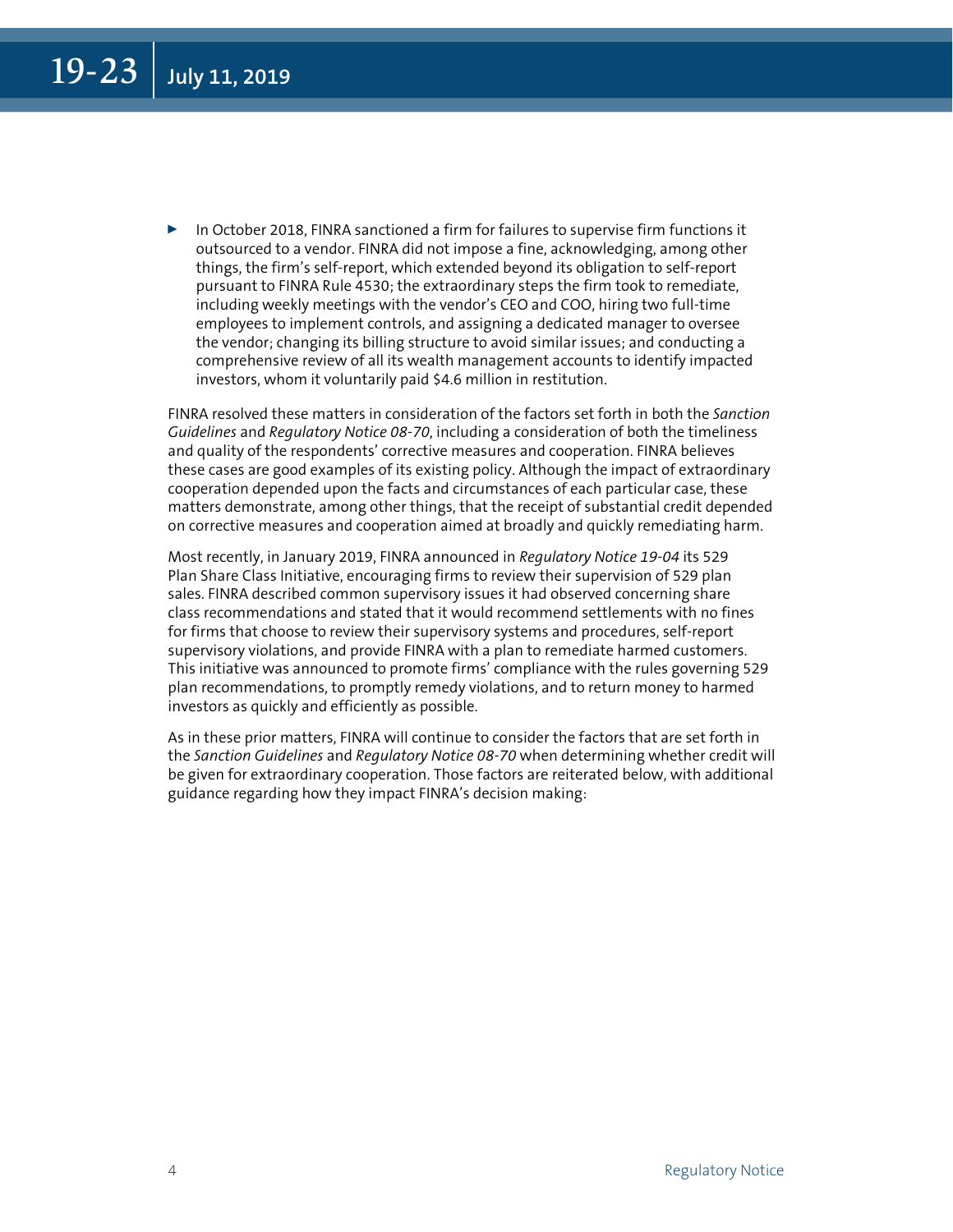#### <span id="page-4-0"></span>**1. Providing Credit for Steps Taken to Correct Deficient Procedures and Systems**

When a firm identifies a problem involving deficient supervisory systems, procedures and controls, the firm must take corrective steps to fully remediate the problem. In considering whether to provide substantial credit for extraordinary cooperation, FINRA will consider whether a firm's steps to correct deficient systems and procedures go beyond these baseline requirements. Examples of corrective steps that may result in credit for extraordinary cooperation include:

- <sup>0</sup> Engaging or conducting an independent audit or investigation that is thorough and far-reaching in scope beyond the immediate issue, with an eye toward identifying and remediating all related misconduct that may have occurred.
- $\blacktriangleright$  Hiring independent consultants to ensure the adoption and implementation of improved supervisory systems, procedures and controls.
- $\triangleright$  Where the root cause of a violation relates to organizational weaknesses such as where a firm dedicated inadequate staff to the supervision of a particular business line, making organizational changes by, for example, creating new supervisory positions, adjusting reporting lines or, if necessary, removing or disciplining responsible individuals, including those in supervisory roles (although personnel changes are not necessarily required to achieve extraordinary cooperation).

FINRA will consider whether the firm took these or other corrective steps promptly following its discovery of the misconduct, prioritizing the remediation of any deficiencies. Additionally, FINRA will consider whether the firm maintained an open dialogue with FINRA staff regarding improvements to supervisory systems, procedures and controls, and provided FINRA with ready access and information to evaluate whether new systems, procedures and controls are reasonable.

FINRA staff will also consider the breadth of a firm's remediation. For example, if a firm identifies deficient procedures that affect a particular department or product line, the firm must review and correct the identified procedures. In contrast, FINRA may consider the firm's responses "extraordinary" when the firm conducts a broader assessment, which goes beyond the scope of the original investigation, and looks for and remediates similar deficiencies in procedures that govern other aspects of its business.

Although FINRA will, consistent with the *Sanction Guidelines*, take into consideration the timing of steps taken to correct deficient systems or procedures when deciding whether to award credit,<sup>[8](#page-10-0)</sup> FINRA recognizes that there is some tension between expecting firms to report misconduct promptly and, at the same time, giving priority to corrective measures that a firm takes prior to detection by FINRA or other regulators (*e.g.*, prior to any selfreport). For that reason, and in order to encourage the timely self-reporting of misconduct, FINRA will consider, in appropriate circumstances, giving credit for corrective measures taken promptly **after** a firm reports the misconduct.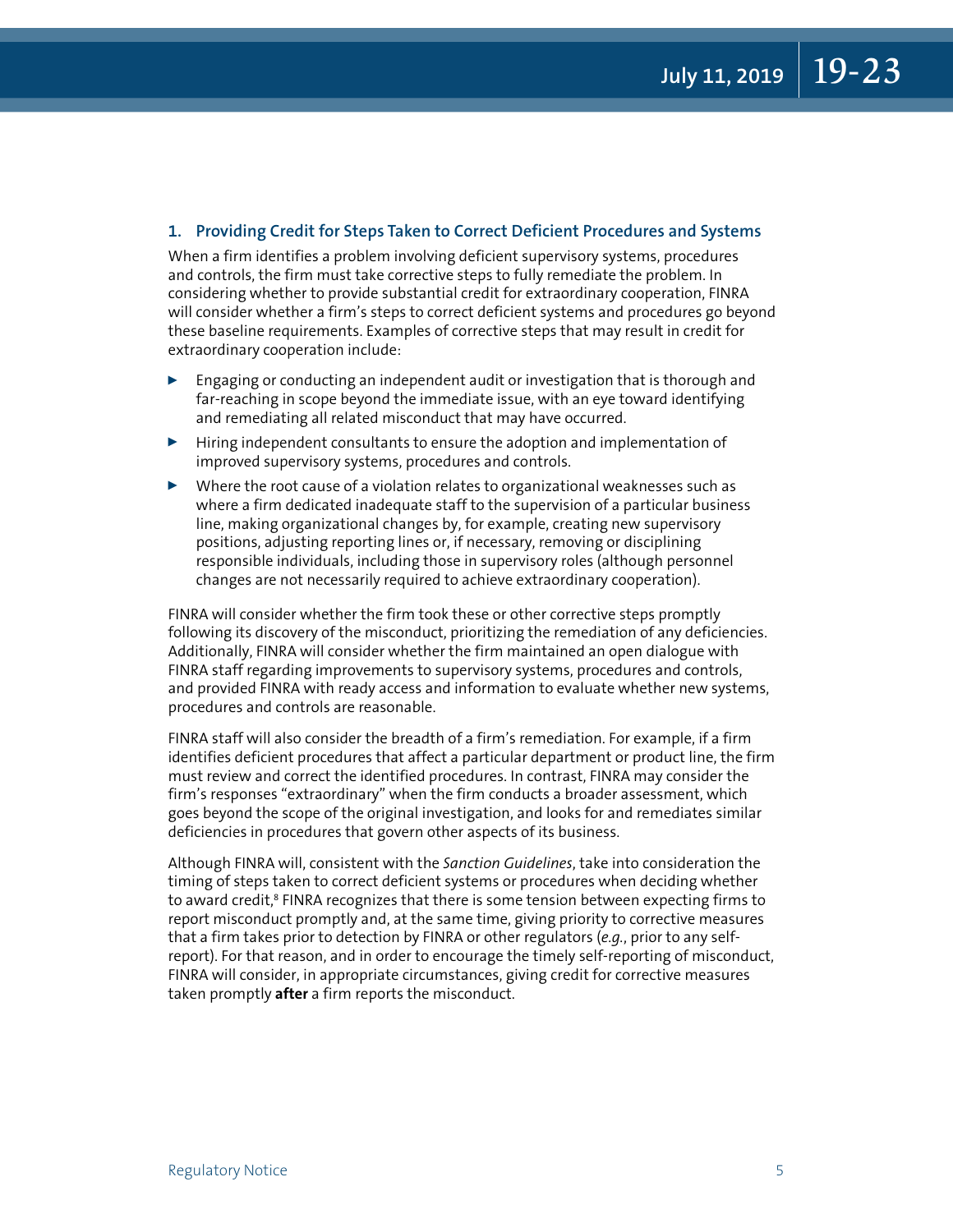#### <span id="page-5-0"></span>**2. Providing Credit for Restitution to Customers**

FINRA's overarching mission is to protect investors and promote vibrant markets. As FINRA has previously stated, when a member firm or registered representative engages in misconduct, restitution for harmed customers is our highest priority. Therefore, if a respondent's misconduct has caused customer harm, it will be difficult for that respondent to obtain credit for extraordinary cooperation without making complete and timely restitution to injured customers.

The *Sanction Guidelines* recognize the importance of prompt restitution and treat as a mitigating factor for sanctions purposes the fact that a firm or associated person voluntarily paid restitution prior to detection or intervention by a regulator.<sup>[9](#page-10-0)</sup> Because FINRA expects firms and associated persons to make full restitution to injured customers $10$ in all cases, the mere payment of restitution will not result in credit for extraordinary cooperation. Rather, as with other corrective measures, FINRA will consider whether a firm or associated person has proactively and voluntarily taken extraordinary steps to ensure that restitution is paid as quickly as possible, in a manner that ensures all harmed customers are made whole.

This is particularly relevant in matters involving widespread, systemic failures, where identifying injured customers and calculating each individual's losses can be complex and time consuming. For example, where a firm's failure to supervise compliance with its suitability obligations has resulted in customer losses, it could review the recommendations made in each of its customer's accounts, calculate individual losses resulting from the failure to comply with the suitability duty, and pay restitution to the customers who were harmed. This complex process can take significant time. An extraordinary step, in contrast, could be one that significantly accelerates the process in order to return money to investors sooner. For example, implementing a methodology to efficiently identify customers for restitution, such as a statistical approach, could meaningfully reduce the time it would take for investors to receive restitution. Similarly, taking steps to accelerate a trade-by-trade review (such as dedicating staff members, hiring temporary help, paying for overtime, or re-prioritizing other projects) may constitute extraordinary efforts.

When assessing whether a respondent has exceeded expectations regarding restitution, FINRA will consider whether the respondent is proactive about identifying and proposing an expeditious methodology, and willing to engage in a dialogue with FINRA and other regulators about the appropriate way to identify the pool of affected customers and to calculate the amount of restitution to pay back customers as swiftly as possible.

Even where restitution is paid after FINRA becomes aware of the misconduct (for example, if the firm reports the misconduct within 30 days of discovery as required by Rule 4530), FINRA will consider whether to award credit when the restitution remediated all potential harm and was paid promptly at the initiative of the firm, prior to any order by FINRA or another regulator.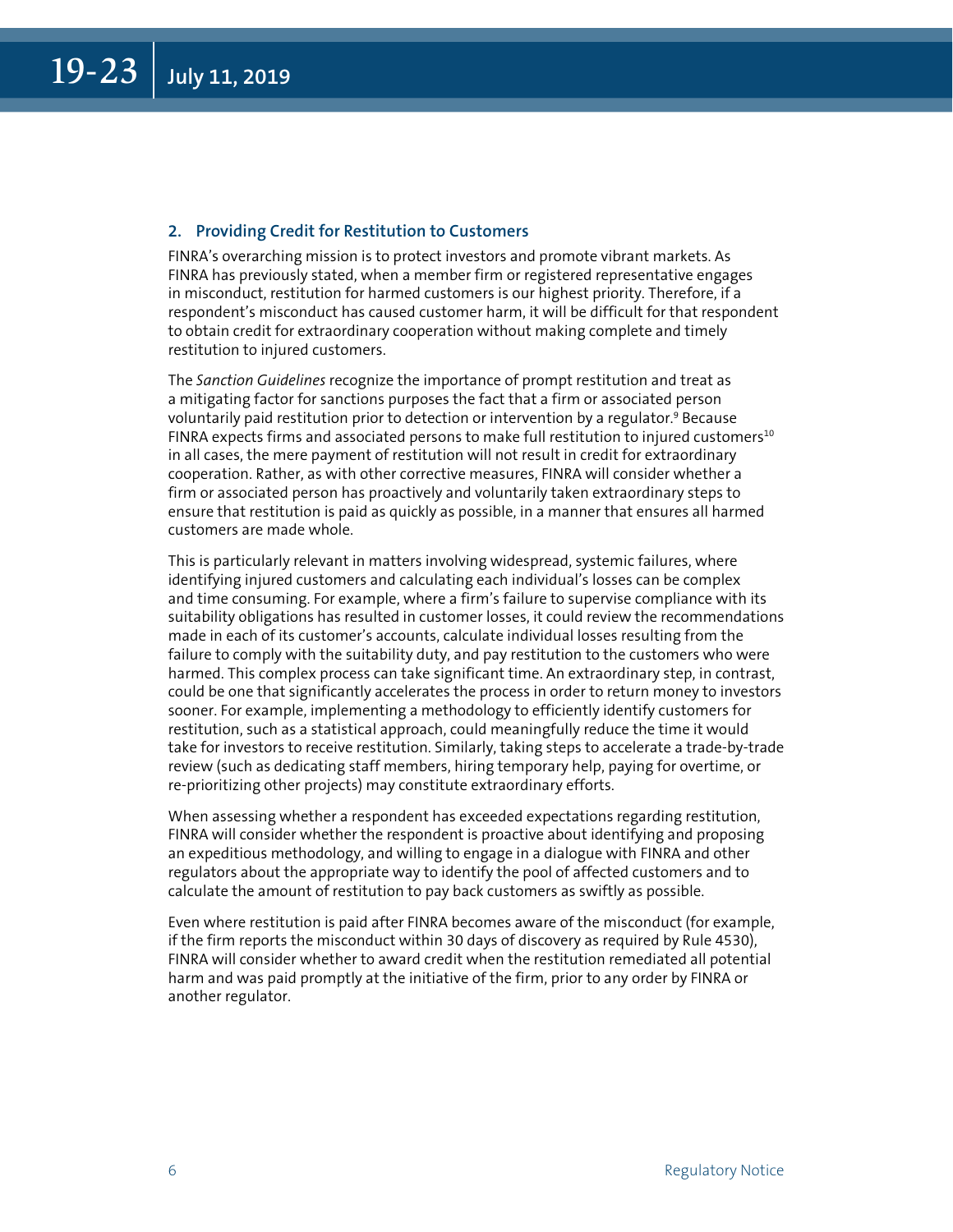#### <span id="page-6-0"></span>**3. Self-Reporting of Violations**

One reason for this updated guidance is to clarify how FINRA considers self-reporting in light of the adoption of Rule 4530. Rule 4530 replaced NASD Rule 3070 in February 2011 and, in subsection (b), unlike its predecessor, requires member firms to self-report internal conclusions regarding violations of certain laws, rules, regulations or standards of conduct. Although self-reporting of such internal conclusions was already required for NYSE member firms under NYSE Rule 351(a)(1), FINRA Rule 4530(b) represented a significant change for many firms.

As noted previously in the Rule 4530 Frequently Asked Questions, to be considered "extraordinary cooperation," self-reporting must, at a minimum, "go significantly beyond" what is required to comply with regulatory obligations.<sup>11</sup> Credit will not be awarded to firms merely for complying with their reporting obligations under Rule 4530. Nor will firms and associated persons be given credit for merely complying with their obligations to provide information or testimony in response to regulatory requests made pursuant to Rule 8210. If, however, a firm self-reports misconduct that does not fall within the reporting requirements of Rule 4530, then self-reporting will be considered in determining whether to award credit.

In matters where a self-report is required pursuant to Rule 4530, FINRA will consider whether the firm self-reports information beyond that which is required by the rule. For example, a firm exceeds its regulatory obligation when it proactively and voluntarily asks to meet with FINRA staff, provides summaries of key facts, and identifies and explains key documents. This type of substantial assistance is further described below.

FINRA also will consider whether the firm proactively detected the misconduct through compliance, audits or other surveillance, as opposed to identifying the misconduct only after receiving notice from customers, counterparties or regulators. FINRA also will consider whether the firm made diligent efforts to identify and inform FINRA of the relevant facts as soon as it discovered the issue, and kept FINRA updated as it learned new facts through continuing investigation.

Finally, FINRA will consider whether the firm reported the misconduct to the public and other regulators, as appropriate. FINRA also may consider the level of the firm's cooperation with other regulators and, if appropriate, law enforcement bodies, particularly in matters where multiple agencies are investigating the misconduct.<sup>[12](#page-10-0)</sup>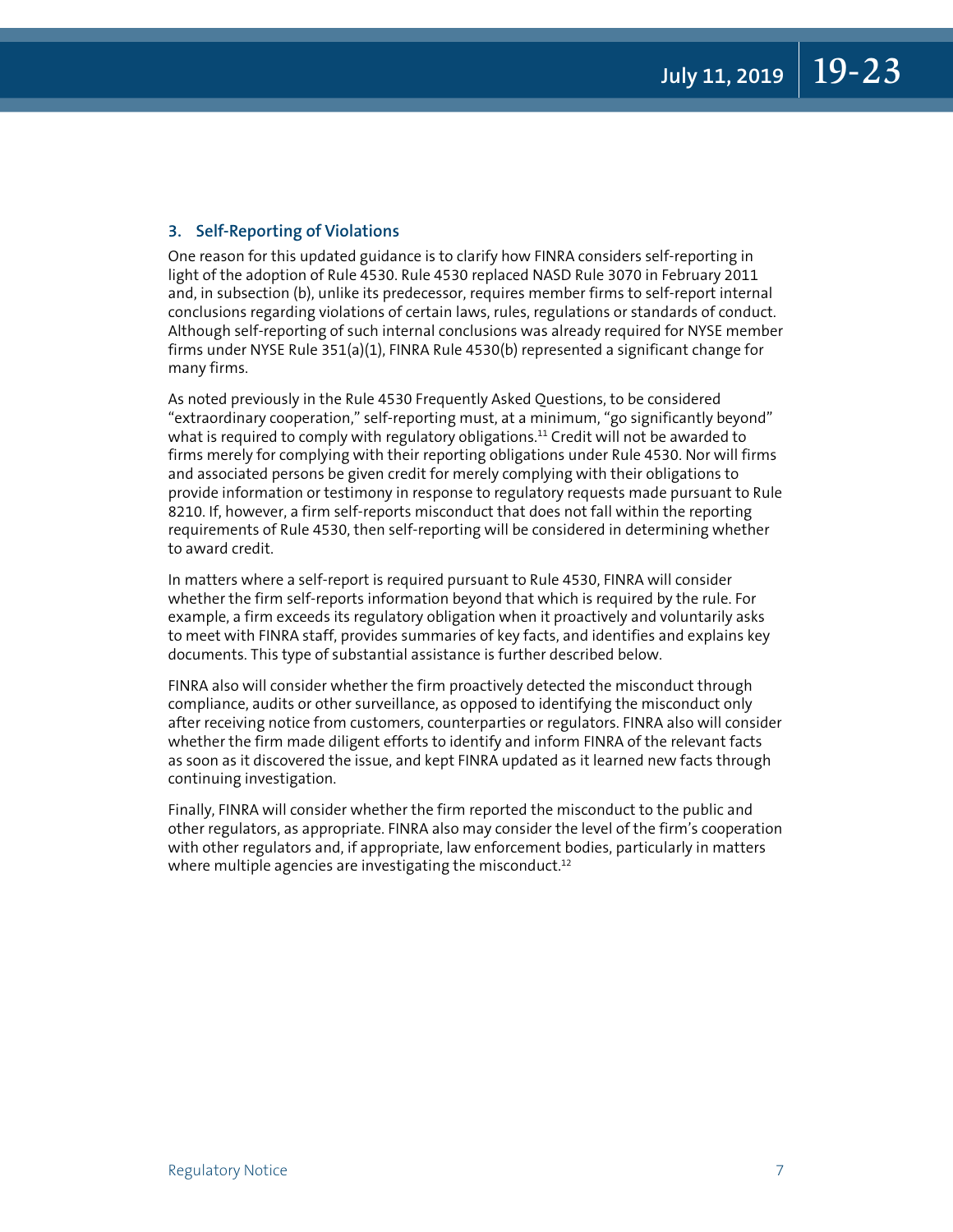#### <span id="page-7-0"></span>**4. Providing Substantial Assistance to FINRA Investigations**

In addition to the above factors, FINRA also will consider giving credit to firms or associated persons for providing substantial assistance to FINRA in its investigation of the underlying misconduct.[13](#page-10-0) In assessing whether firms have provided substantial assistance, FINRA will consider the degree of assistance that might be expected given a firm's size and resources, as well as the scope of the misconduct within the organization and the steps taken to address systemic deficiencies; there is no one-size-fits-all approach to the steps that FINRA would consider substantial assistance. Credit is potentially available to any firm or individual that cooperates substantially, including the largest broker-dealers and singleemployee firms.

To constitute substantial assistance, industry participants should fully inform FINRA about the potential misconduct—including all relevant issues, products, markets and industry participants—in ways that go far beyond merely responding to requests made under Rule 8210. For example, substantial assistance deserving of credit might include:

- $\triangleright$  volunteering relevant information that the firm believes would be helpful even if FINRA did not directly request the specific documents or information;
- $\triangleright$  providing analysis of trading or other activity that assists FINRA in understanding the conduct at issue;
- $\triangleright$  volunteering facts related to the involvement of particular parties who may have committed violations;
- $\blacktriangleright$  providing demonstrations of trading or other systems at issue;
- $\triangleright$  after identifying misconduct by an individual employee, conducting a thorough and expeditious review of the employee's misconduct and promptly sharing the findings with FINRA;
- $\triangleright$  volunteering relevant industry knowledge to help FINRA quickly assimilate information about a complex product or practice. Examples could include providing information about the considerations or issues that affect an industry-wide common practice;
- $\triangleright$  providing detailed summaries or chronologies of relevant events prior to receiving a Rule 8210 or other regulatory request;
- ▶ voluntarily assisting FINRA in obtaining effective access to firm offices, records or computer systems prior to receiving a Rule 8210 or other regulatory request;
- $\triangleright$  identifying witnesses who possess relevant information, including witnesses over whom FINRA lacks jurisdiction, and making those witnesses available for interviews; and
- $\triangleright$  conducting a thorough and independent audit or investigation, using counsel or consultants where appropriate, and fully disclosing the findings to FINRA.[14](#page-10-0)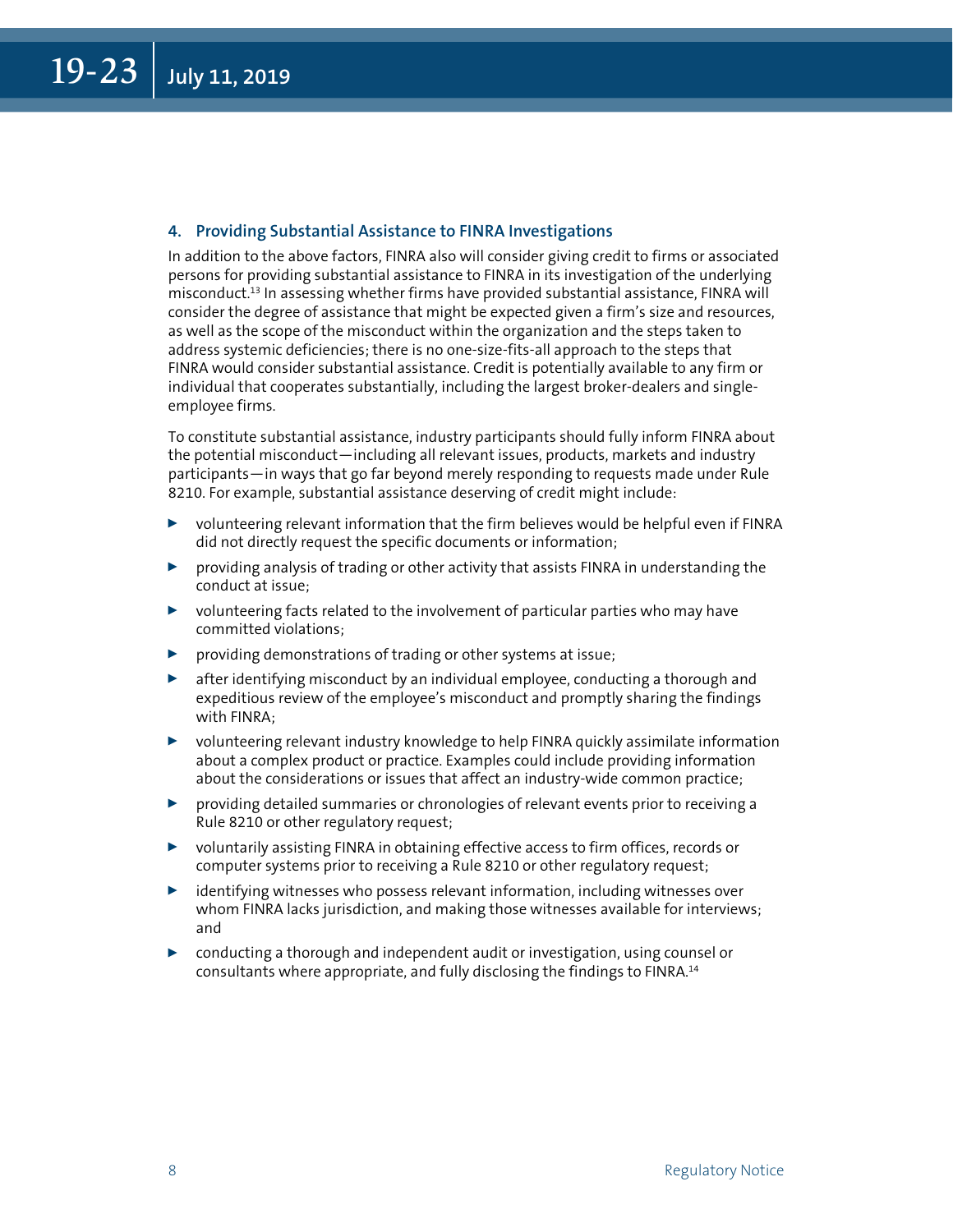#### <span id="page-8-0"></span>**What Type of Credit Will Be Given in Return for Extraordinary Cooperation?**

When FINRA determines that a firm should be given credit for extraordinary cooperation, that credit may take many forms. For example, where a problem has been fully remediated, FINRA often concludes that no enforcement action is warranted and closes an investigation with no further action or with a Cautionary Action Letter.

In other cases, FINRA might determine that an enforcement action is appropriate to remedy or prevent harm, even where a firm has provided extraordinary cooperation. In those matters, FINRA may provide credit by reducing the sanctions imposed. When credit is given in the form of a reduced fine, the reduction normally will be substantial. Indeed, in appropriate cases, as illustrated in several of the examples above, FINRA may consider imposing formal discipline without any fine. FINRA also may give credit by declining to require an undertaking. For example, FINRA may forego requiring a firm to hire an independent consultant where, although a systemic deficiency is in an extended period of remediation, the firm is taking other extraordinary steps to address the problem.

#### **How Does FINRA Plan To Be More Transparent About Credit for Extraordinary Cooperation?**

In each case where the applicable principal considerations and the factors set forth in this *Regulatory Notice* result in a respondent receiving credit for extraordinary cooperation, FINRA will include in the Letter of Acceptance, Waiver and Consent (AWC) memorializing the settlement a new section titled, "Credit for Extraordinary Cooperation." FINRA will describe the factors that resulted in credit being given, as well as the type of credit.

In order to provide more useful guidance to the industry, FINRA will take additional steps to distribute information about instances when it has deemed cooperation to be extraordinary, in ways that are more accessible and easier to identify. For example, FINRA occasionally issues press releases in connection with individual cases to highlight matters deemed worthy of public attention[.15](#page-11-0) In press releases, FINRA will note factors that led the respondent to receive credit, as well as the type of credit. Similarly, when FINRA proceeds without formal action in connection with an investigation, traditionally FINRA has not made public a statement regarding the action. Going forward, when FINRA gives credit for extraordinary cooperation that results in FINRA electing to proceed without formal action, FINRA will determine, on a case-by-case basis, whether it would be useful to provide additional transparency regarding the factors that led to FINRA's decision and, when appropriate, publish information about those individual cases. Unless the firm or associated person gives permission to be named, FINRA will preserve their anonymity by describing the respondents' extraordinary cooperation at a sufficiently high level to shield their identities.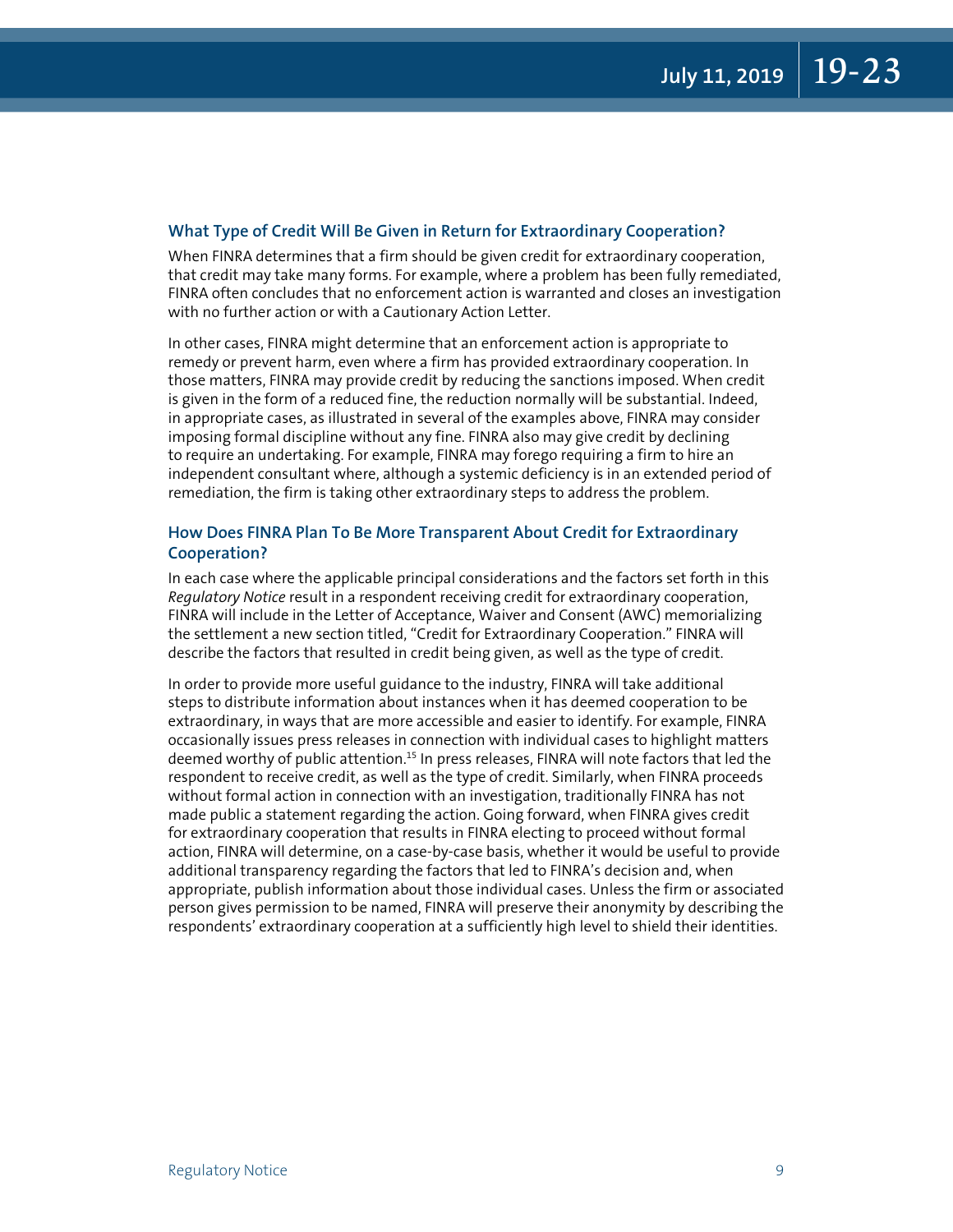<span id="page-9-0"></span>FINRA also seeks to provide clear guidance on the difference between matters characterized by extraordinary cooperation, and matters in which the respondent's conduct did not exceed its regulatory obligations but sanctions determinations were materially affected by other considerations. As described above, FINRA always considers factors such as corrective measures and payment of restitution in assessing whether a disciplinary action is necessary and what sanctions are appropriate. For example, the Principal Considerations in the *Sanction Guidelines* include "Whether the respondent voluntarily and reasonably attempted, prior to detection and intervention, to pay restitution or otherwise remedy the misconduct." Accordingly, Enforcement may consider a firm's voluntary payment of restitution to be mitigating and recommend a sanction on the low end of the specified range in the Sanction Guidelines. In contrast, Enforcement may consider it "extraordinary" if a firm takes significant steps to effect speedy restitution, such as re-prioritizing other projects or developing a rules-based approach to accelerate the process. Under those circumstances, FINRA may consider these additional steps so extraordinary that it recommends a sanction well below the *Sanction Guidelines* or other similar cases.

At other times, the presence of aggravating factors may materially affect the sanction determination. For example, even if a respondent remediates the problem and makes restitution as expected, FINRA may recommend a more severe sanction due to aggravating factors in the matter, such as prior disciplinary history;<sup>16</sup> the nature of the underlying misconduct, including whether the misconduct was intentional or reckless,<sup>17</sup> involved numerous acts or a pattern of misconduct, and continued over an extended period of time;<sup>18</sup> the nature and extent of injury to the investing public, a member firm and other market participants;<sup>19</sup> whether the respondent profited from the misconduct;<sup>20</sup> and whether the respondent engaged in the misconduct notwithstanding prior warnings from FINRA, another regulator or a supervisor.<sup>21</sup>

In general, the factual findings set forth in an AWC should always include any facts that were considered as aggravating or mitigating for sanctions purposes. However, where appropriate an AWC may also include a new section titled, "Sanctions Considerations." In that section, FINRA may identify mitigating or aggravating factors (such as those discussed in the relevant Principal Considerations from the *Sanction Guidelines*) that affected FINRA's sanction determination.

#### **Can Individuals Also Receive Credit for Extraordinary Cooperation?**

Credit for extraordinary corrective measures and cooperation is available to individuals as well as firms. FINRA believes many of the principles discussed above may apply equally to individuals. For example, although individuals may not be able to correct deficient firm procedures and systems, they may still self-report misconduct, provide substantial assistance during an investigation, and pay restitution to customers with appropriate notice to and involvement by a member firm. However, the presence of aggravating factors may weigh against credit for extraordinary cooperation, and certain aggravating factors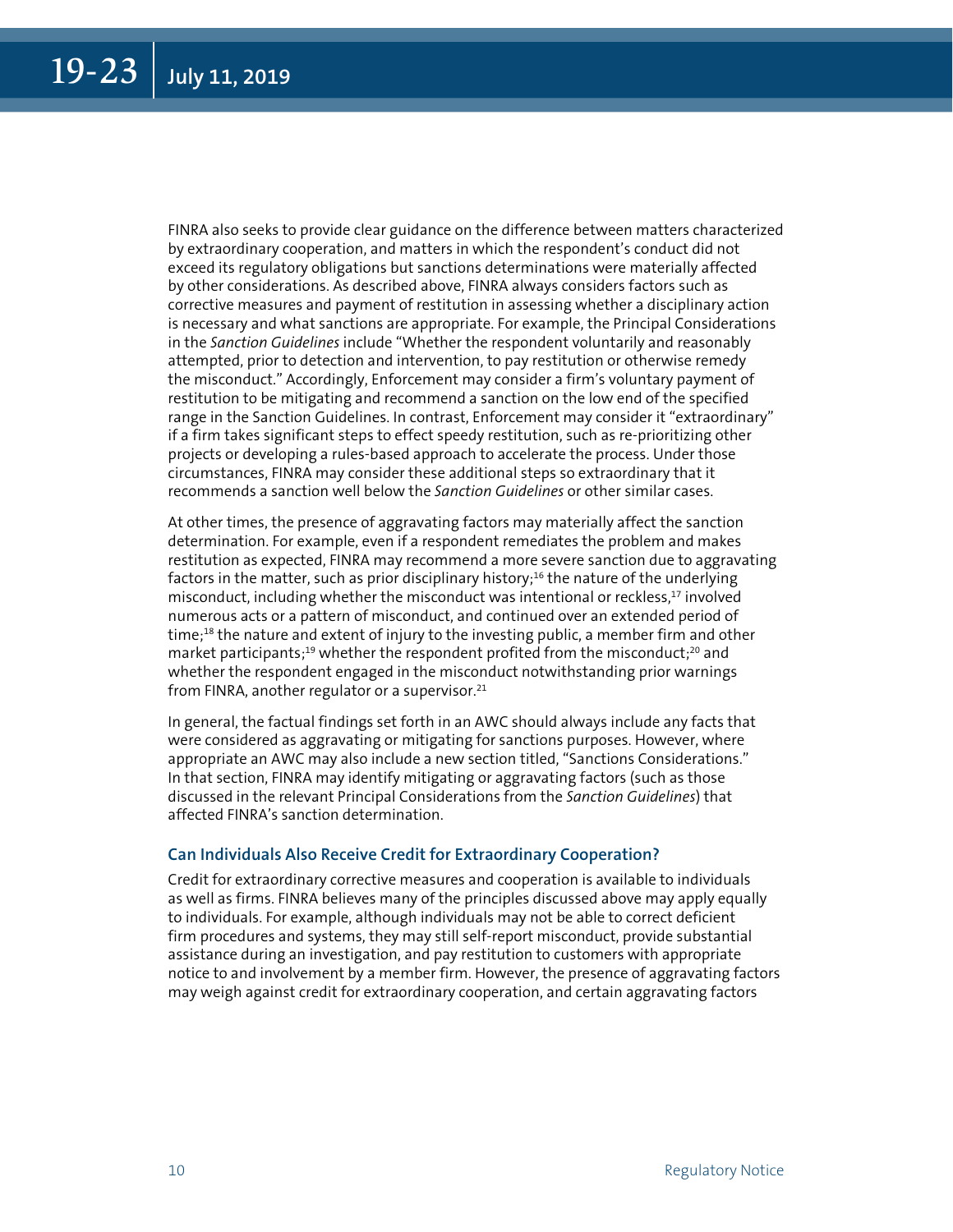<span id="page-10-0"></span>are more likely to be present in cases involving individuals, such as intentional or reckless misconduct, $22$  attempts to conceal misconduct from a member firm, $23$  and misconduct notwithstanding prior warnings from a supervisor.<sup>[24](#page-11-0)</sup>

In evaluating whether to give credit to an individual, FINRA also will consider the same four general factors outlined in the SEC's policy regarding cooperation by individuals: (1) the assistance provided by the individual; (2) the importance of the underlying matter in which the individual cooperated; (3) the societal interest in holding the individual accountable for his or her misconduct; and (4) the appropriateness of credit based upon the profile of the cooperating individual[.25](#page-11-0)

#### **Endnotes**

- 1. *[S](#page-1-0)ee* May 8, 2017, letter from the Securities Industry and Financial Markets Association to FINRA in response to Special Notice – Engagement Initiative (Mar. 21, 2017), at 8 (urging FINRA to, among other things, "publicize when good credit is given").
- 2. *Sanction Guidelines* (March 2019 version), at 3.
- 3. [Pr](#page-1-0)incipal Consideration No. 2.
- 4. [Pr](#page-1-0)incipal Consideration No. 3.
- 5. [Pr](#page-1-0)incipal Consideration No. 4.
- 6. [Pr](#page-1-0)incipal Consideration No. 12.
- 7. [A](#page-2-0)s was the case with *Regulatory Notice 08-70*, this *Notice* is intended to provide the industry with additional guidance concerning the factors that FINRA considers in assessing whether formal discipline is warranted and, if so, the appropriate sanctions in the context of settlement discussions prior to initiation of a disciplinary proceeding. Nothing herein is intended to alter the *Sanction Guidelines*, FINRA rules or other applicable requirements.
- 8. *[S](#page-4-0)ee* Principal Consideration No. 3 (treating as a mitigating factor corrective measures taken "prior to detection or intervention" by a regulator).
- 9. [Pr](#page-5-0)incipal Consideration No. 4.
- 10. [F](#page-5-0)INRA reminds associated persons that paying restitution or otherwise settling a customer complaint without notice to the firm is a violation of FINRA Rule 2010, and can result in sanctions of up to two years or, in egregious cases, a bar. *Sanction Guidelines*, at 34.
- 11. *[Re](#page-6-0)gulatory Notice 11-32*, A6.
- 12. *Cf.* General Principles Applicable to All Sanction Determinations, No. 7 (directing adjudicators to consider, where appropriate, sanctions previously imposed by other regulators for the same conduct).
- 13. [Pr](#page-7-0)incipal Consideration No. 12.
- 14. [N](#page-7-0)othing has changed about FINRA's approach with respect to attorney-client privilege. The waiver or non-waiver of privilege itself will not be considered in connection with granting credit for cooperation. *See* endnote 9 in *Regulatory Notice 08-70*.

©2019. FINRA. All rights reserved. Regulatory Notices attempt to present information to readers in a format that is easily understandable. However, please be aware that, in case of any misunderstanding, the rule language prevails.